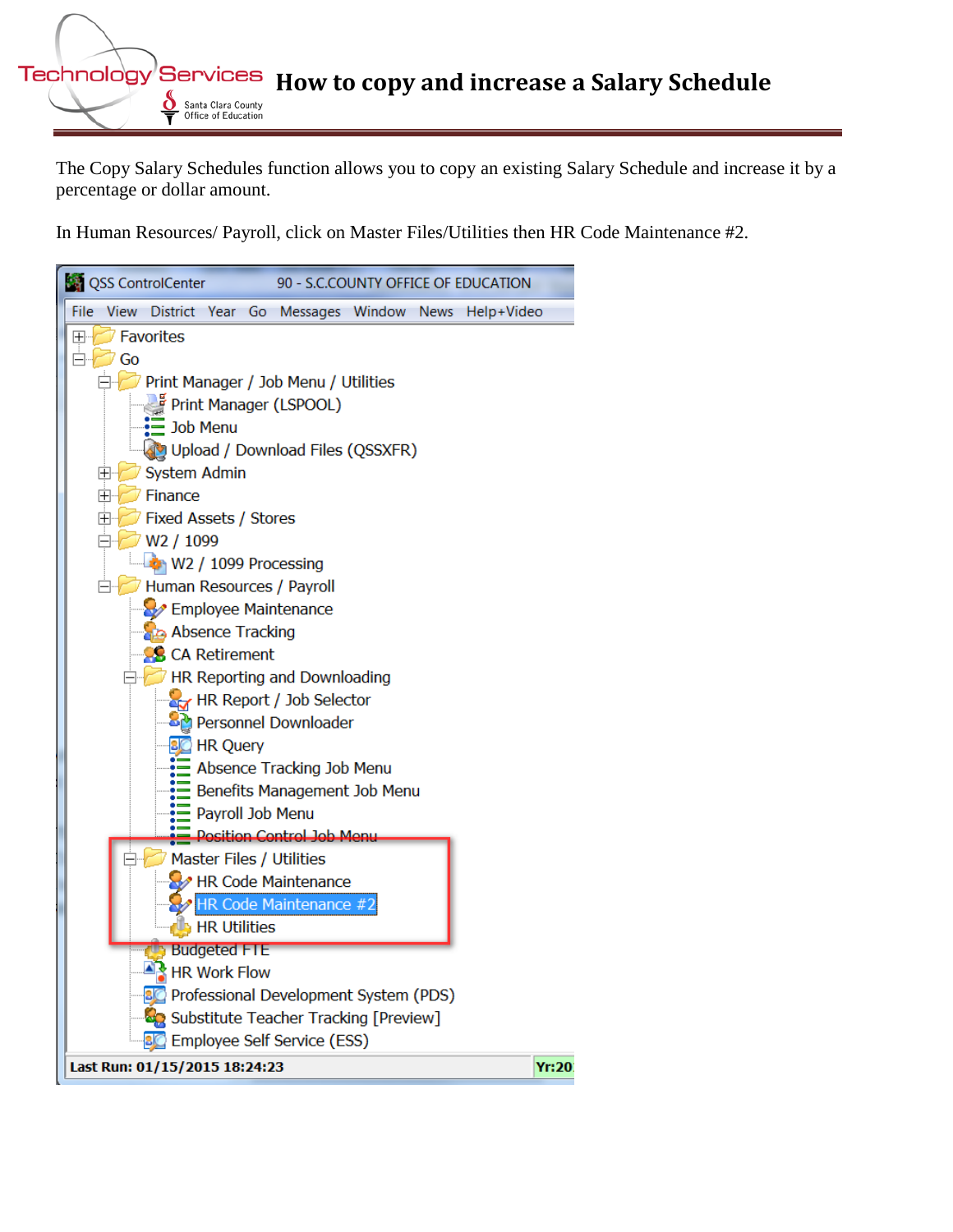Once in HR Code Maintenance #2, open Position Control and click on Salary Schedules/ENH.

| QSSNETHRMaint                                                                                                                                                                                                                                                                                              | 90 - SANTA CLARA             |
|------------------------------------------------------------------------------------------------------------------------------------------------------------------------------------------------------------------------------------------------------------------------------------------------------------|------------------------------|
| File View Options Help<br>▐▐▞▆▘▞▊ <sup>▗</sup> ▞▕▊▊▛ク█▏▊╳                                                                                                                                                                                                                                                  |                              |
| Search tree for masterfiles                                                                                                                                                                                                                                                                                |                              |
| ⊞ <mark>ri</mark> Absence Tracking<br>ட் Benefits Management<br>由 Master File Links<br><b>⊕ Payroll (County)</b><br>由 Payroll (District)<br>ட் <mark>—</mark> Personnel (County)                                                                                                                           | DI<br><b>FY</b><br>201<br>90 |
| Personnel (District)<br><b>Resition Control</b><br>中 Benefit Projected Rates (BPR)<br>District Authorized Positions/ENH (DAPN) –<br>District Authorized Positions/STD (DAP)<br>中 Position Control Bonus Codes (PB)<br>Salary Schedules/ENH (SSN)<br>…⊠ Salary Schedules/STD (SS)<br>·図 Nork Calendars (WC) |                              |
| newement va<br>i terrir<br>由 Tax Tables (County)<br>⊞ Tax Tables (District)                                                                                                                                                                                                                                |                              |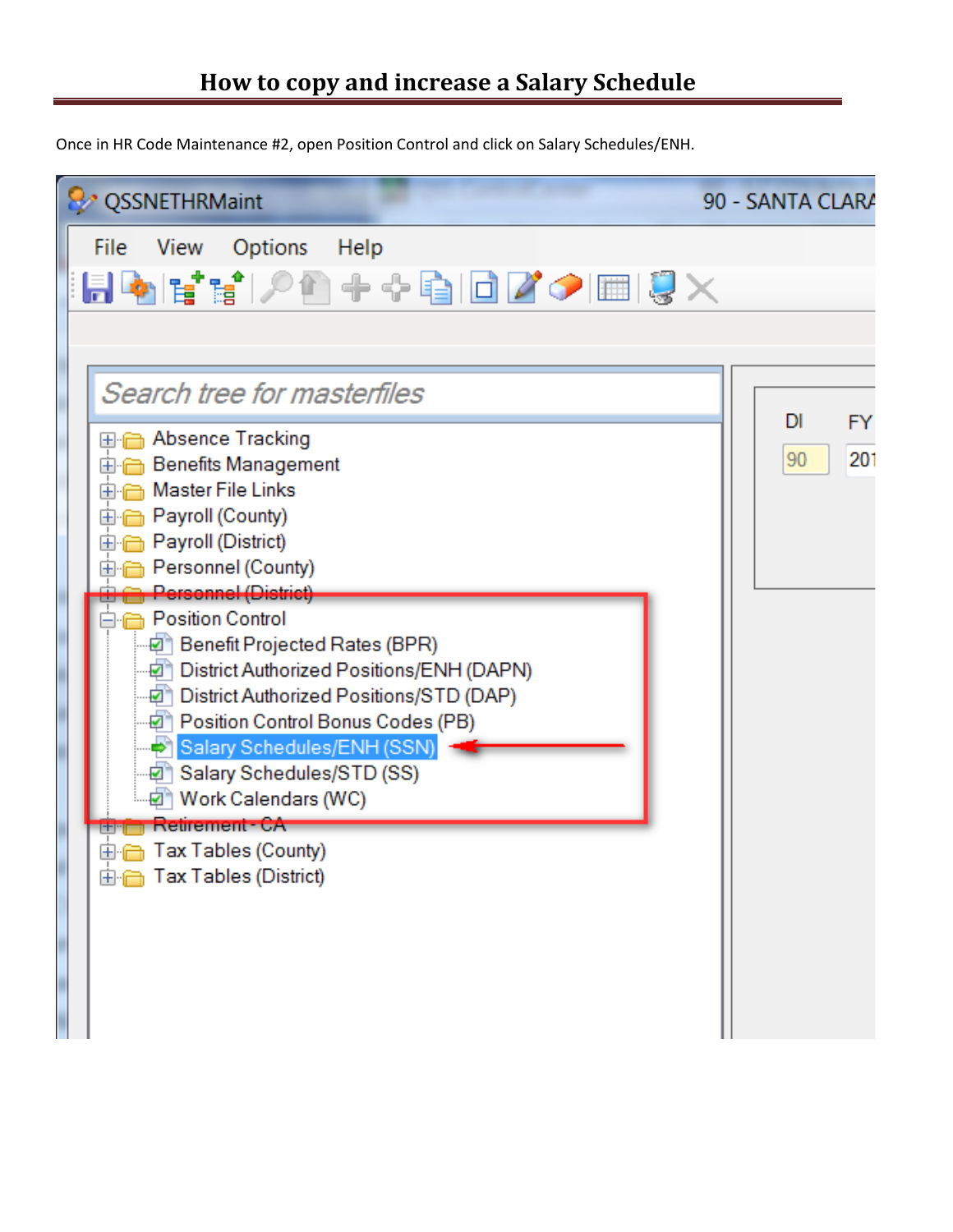Click on the Salary Schedule to be copied on the right side of the screen.

Click on the Copy Salary Schedule icon at the top.

| <b>Q</b> QSSNETHRMaint                                                                                                                                                                                                                                             |    |                                                      |                              | 90 - SANTA CLARA COUNTY OFF OF EDU    |                   | QSS/OASIS |  |  |  |  |
|--------------------------------------------------------------------------------------------------------------------------------------------------------------------------------------------------------------------------------------------------------------------|----|------------------------------------------------------|------------------------------|---------------------------------------|-------------------|-----------|--|--|--|--|
| View Options Help<br>File<br>$+$ $+$ QI $\sqcup$ $\varnothing$ $\sqcup$ $\mathbb{Q}$ $\times$<br>HHOO<br>目も                                                                                                                                                        |    |                                                      |                              |                                       |                   |           |  |  |  |  |
| Search tree for masterfiles<br><b>E</b> Absence Tracking<br><b>E</b> - <b>C</b> Benefits Management<br><b>E</b> -Master File Links<br>由 Payroll (County)<br><b>E</b> - <b>Payroll</b> (District)<br><b>E</b> - <b>C</b> Personnel (County)<br>Personnel (District) | DI | <b>FY</b><br>90                                      | 2015<br>$\blacktriangledown$ | Name<br>From<br>Code Range            | Code<br>To        |           |  |  |  |  |
| Position Control<br>Benefit Projected Rates (BPR)                                                                                                                                                                                                                  |    | Salary Schedules/ENH District Master File (73 items) |                              |                                       |                   |           |  |  |  |  |
| District Authorized Positions/ENH (DAPN)                                                                                                                                                                                                                           |    | <b>FY</b>                                            | Code                         | Name<br>abi,                          | <b>Audit Date</b> | Audit ID  |  |  |  |  |
| District Authorized Positions/STD (DAP)<br>Position Control Bonus Codes (PB)                                                                                                                                                                                       |    | 15 <sup>15</sup>                                     | $01 - 00$                    | CERTIFIC EXEC MGT SALARY SCHED        | 09/17/2014        | 7181      |  |  |  |  |
| Salary Schedules/ENH (SSN)<br>$\Rightarrow$                                                                                                                                                                                                                        |    | 15                                                   | $02 - 00$                    | <b>CLASSIFIED EXEC MGT SALARY SCH</b> | 12/05/2014        | 7181      |  |  |  |  |
| 回 Salary Schedules/STD (SS)                                                                                                                                                                                                                                        |    | 15                                                   | 03-00                        | SUPERINTENDENT SCHEDULE               | 08/03/2014        | 7181      |  |  |  |  |
| Mork Calendars (WC)<br><b>E</b> - <b>CA</b> Retirement - CA                                                                                                                                                                                                        |    | 15                                                   | $04 - 00$                    | <b>SELPA DIRECTOR SCHEDULE</b>        | 08/05/2014        | 7181      |  |  |  |  |
| <b>E</b> Tax Tables (County)                                                                                                                                                                                                                                       |    | 15                                                   | 05-00                        | <b>BOARD MEMBERS</b>                  | 07/23/2014        | 7181      |  |  |  |  |
| <b>E</b> Tax Tables (District)                                                                                                                                                                                                                                     |    | 15                                                   | 06-00                        | <b>TRAVEL STIPEND</b>                 | 11/15/2013        | 7181      |  |  |  |  |
|                                                                                                                                                                                                                                                                    |    | 15                                                   | 07-00                        | <b>TEACHER IN CHARGE</b>              | 08/15/2014        | 7181      |  |  |  |  |
|                                                                                                                                                                                                                                                                    |    | 15                                                   | 08-00                        | <b>CREDENTIAL BONUS</b>               | 08/15/2014        | 7181      |  |  |  |  |
|                                                                                                                                                                                                                                                                    |    | 15                                                   | 09-00                        | PSYCHOLOGIST SALARY SCHEDULE          | 12/19/2014        | 7181      |  |  |  |  |
|                                                                                                                                                                                                                                                                    |    | 15                                                   | $10 - 00$                    | <b>CLASSIFIED MGT SALARY SCHED</b>    | 08/28/2014        | 7181      |  |  |  |  |
|                                                                                                                                                                                                                                                                    |    | 15                                                   | $11 - 00$                    | <b>CERTIFICATE MGTSALARY SCHED</b>    | 08/28/2014        | 7181      |  |  |  |  |
|                                                                                                                                                                                                                                                                    |    | 15                                                   | $12 - 00$                    | CERTIFICATE MGTSALSCHED HR 12         | 08/28/2014        | 7181      |  |  |  |  |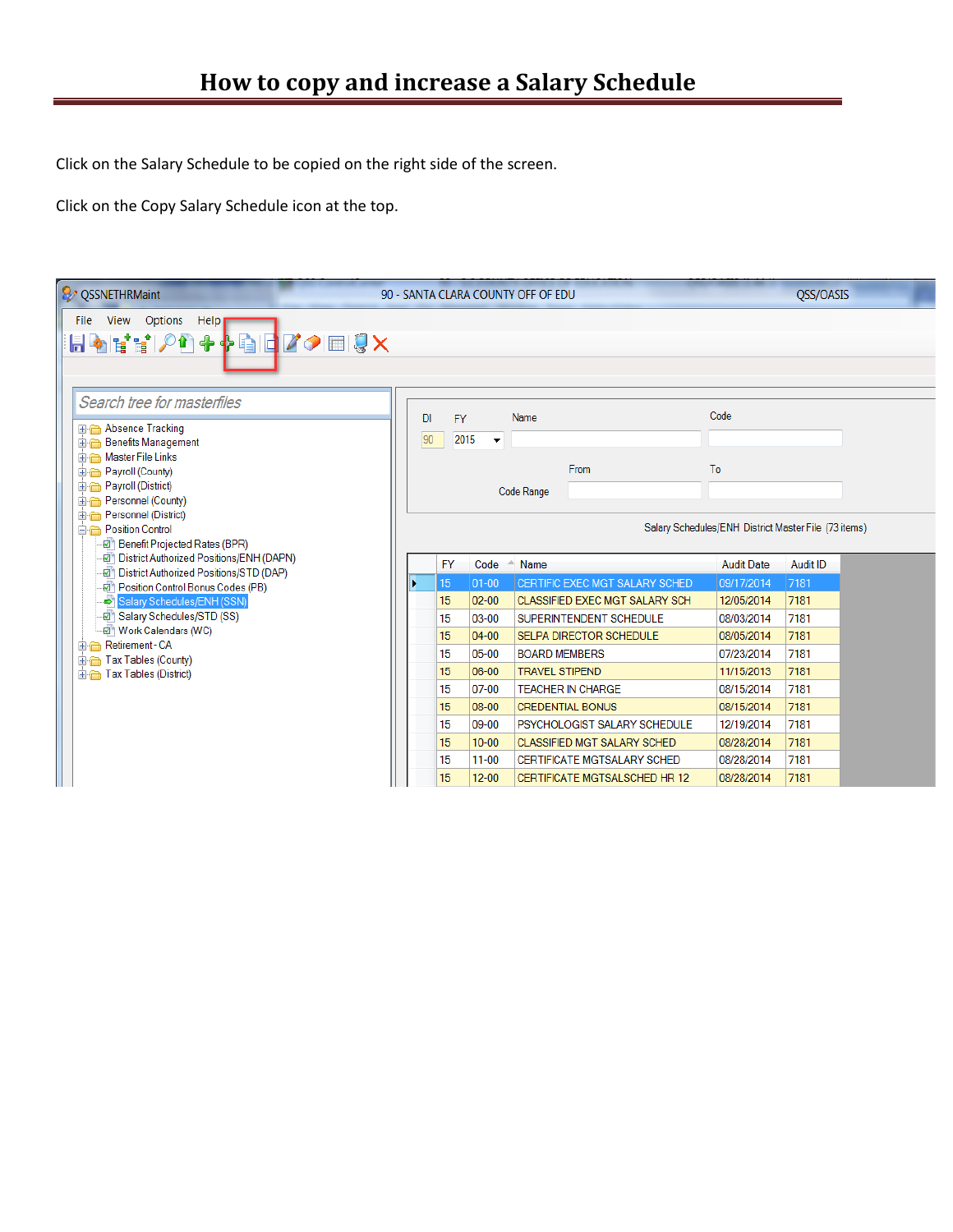On the Copy Salary Schedules screen-

- 1. Click on "S-Copy Specified salary schedules"
- 2. Fill in the following fields:
	- a. From Year
	- b. From Schedule
	- c. From Model
	- d. To Year
	- e. To Schedule
	- f. To Model
	- g. Projection
	- h. By Dollar or Percentage
- 3. Click on "Verify Data and Model Schedule" icon

|               | <b>Copy Salary Schedules</b> |                                                |         |           |    |    |                                                                                                                                                                            |                                                  | 90 - SANTA CLARA COUNTY OFF OF EDU |                                  | QSS/OASIS                                               | $\mathbf{x}$<br>$=$ $\Box$ |
|---------------|------------------------------|------------------------------------------------|---------|-----------|----|----|----------------------------------------------------------------------------------------------------------------------------------------------------------------------------|--------------------------------------------------|------------------------------------|----------------------------------|---------------------------------------------------------|----------------------------|
| $\bullet$ iii | File Options<br>I            |                                                | Ø       |           |    |    | STEP <sub>3</sub>                                                                                                                                                          |                                                  |                                    |                                  |                                                         |                            |
|               |                              |                                                |         |           |    |    |                                                                                                                                                                            |                                                  |                                    |                                  |                                                         | <b>Change</b>              |
| Di<br>90      | <b>FY</b><br>15 <sup>°</sup> | STEP <sub>1</sub>                              |         | Copy Rule |    |    | A - Copy all salary schedules in the requested fiscal year<br><sup>6</sup> B - Copy salary schedules for requested bargaining units<br>S - Copy specified salary schedules |                                                  |                                    | 2015<br>$\overline{\phantom{a}}$ | List Salary Schedules From Year<br>73 Schedules in 2015 | $\blacktriangledown$       |
|               |                              |                                                |         |           |    |    |                                                                                                                                                                            |                                                  |                                    | 05 - OTBS                        | 30 Bargaining Units in District 90                      | $\blacktriangledown$       |
|               |                              |                                                |         |           |    |    |                                                                                                                                                                            | By                                               |                                    |                                  |                                                         |                            |
|               |                              | From From<br>Year Schedu Mode Year Schedu Mode | From To |           | To | To | Projection                                                                                                                                                                 | Dollar or<br>Percentac                           |                                    |                                  |                                                         |                            |
| l             | 15                           | 01                                             | 00      | 15        | 01 | 05 | $5.00$ $\boxed{P}$                                                                                                                                                         | $\blacktriangledown$                             | STEP 2                             |                                  |                                                         |                            |
|               |                              |                                                |         |           |    |    |                                                                                                                                                                            | ▼                                                |                                    |                                  |                                                         |                            |
|               |                              |                                                |         |           |    |    |                                                                                                                                                                            | $\blacktriangledown$<br>$\overline{\phantom{a}}$ |                                    |                                  |                                                         |                            |
|               |                              |                                                |         |           |    |    |                                                                                                                                                                            | ▼<br>▼                                           |                                    |                                  |                                                         |                            |
|               |                              |                                                |         |           |    |    |                                                                                                                                                                            | $\blacktriangledown$<br>$\blacktriangledown$     |                                    |                                  |                                                         |                            |
|               |                              |                                                |         |           |    |    |                                                                                                                                                                            | $\blacktriangledown$                             |                                    |                                  |                                                         |                            |
|               |                              |                                                |         |           |    |    |                                                                                                                                                                            |                                                  |                                    |                                  |                                                         |                            |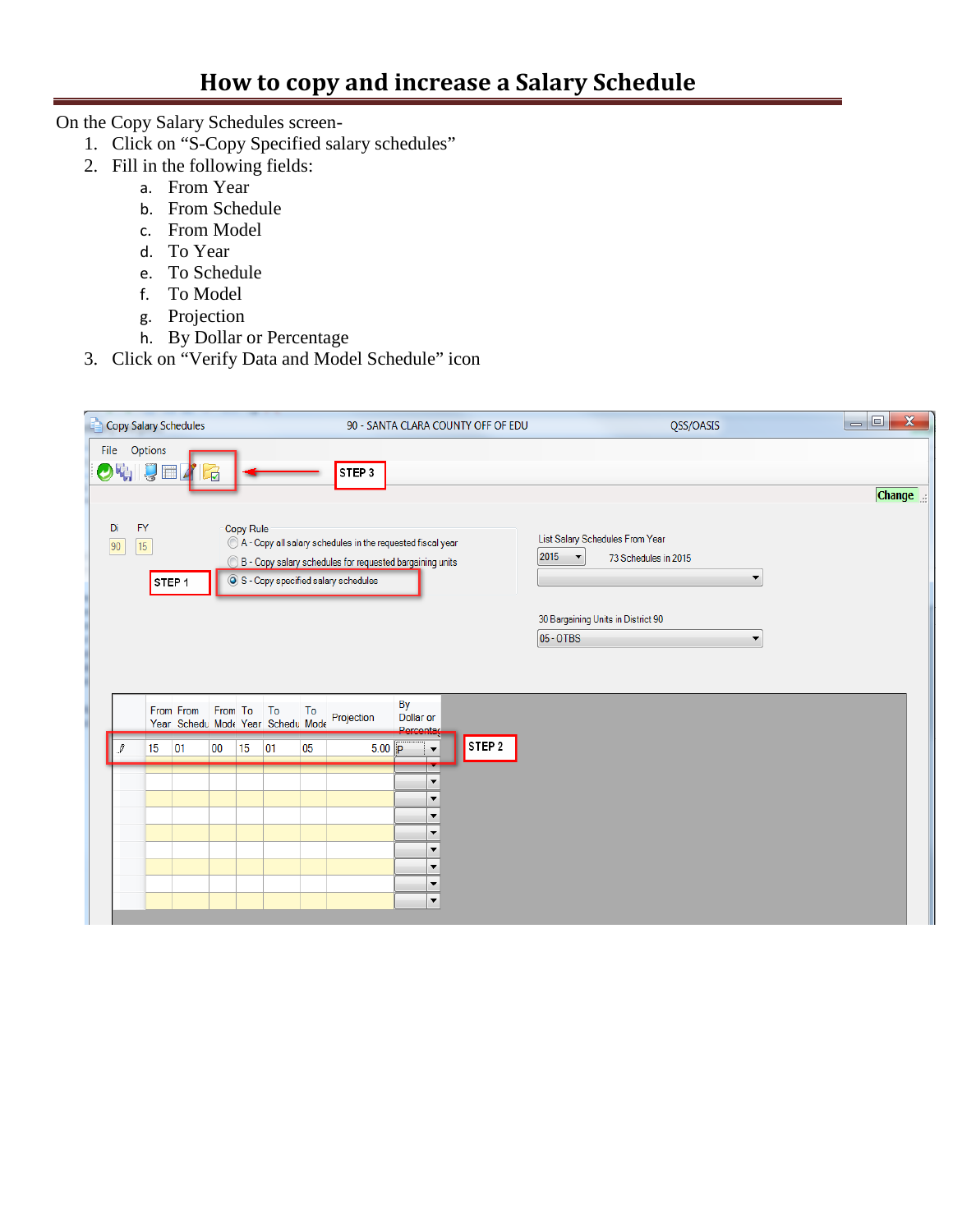Locate new Salary Schedule created and verify that increase was added correctly. Make any adjustments as needed.

| <b>&amp; QSSNETHRMaint</b>                                 |                                                                                           |                             |                                    |                      | 90 - SANTA CLARA COUNTY OFF OF EDU                                  |                              |                 |                                        |                 |  |  |  |
|------------------------------------------------------------|-------------------------------------------------------------------------------------------|-----------------------------|------------------------------------|----------------------|---------------------------------------------------------------------|------------------------------|-----------------|----------------------------------------|-----------------|--|--|--|
| File View<br><b>Options</b>                                | Help                                                                                      |                             |                                    |                      |                                                                     |                              |                 |                                        |                 |  |  |  |
|                                                            | <b>D^+⊹GBZO⊞UX</b>                                                                        |                             |                                    |                      |                                                                     |                              |                 |                                        |                 |  |  |  |
|                                                            |                                                                                           |                             |                                    |                      |                                                                     |                              |                 |                                        |                 |  |  |  |
|                                                            |                                                                                           |                             |                                    |                      |                                                                     |                              |                 |                                        |                 |  |  |  |
| Search tree for masterfiles                                |                                                                                           |                             |                                    |                      |                                                                     |                              |                 |                                        |                 |  |  |  |
| Absence Tracking                                           |                                                                                           |                             | DI<br><b>FY</b>                    |                      | Code                                                                |                              |                 |                                        |                 |  |  |  |
| <b>E</b> Benefits Management                               |                                                                                           |                             | 90<br>2015                         |                      |                                                                     |                              |                 |                                        |                 |  |  |  |
| <b>E</b> Master File Links<br><b>E</b> -C Payroll (County) |                                                                                           |                             |                                    |                      | From                                                                |                              |                 | To                                     |                 |  |  |  |
| Payroll (District)                                         |                                                                                           |                             |                                    |                      |                                                                     |                              |                 |                                        |                 |  |  |  |
| <b>E</b> Personnel (County)                                |                                                                                           |                             | <b>Code Range</b>                  |                      |                                                                     |                              |                 |                                        |                 |  |  |  |
| Personnel (District)<br><b>Position Control</b>            |                                                                                           |                             |                                    |                      |                                                                     |                              |                 | Salary Schedules/ENH District Master F |                 |  |  |  |
| <b>D</b> Benefit Projected Rates (BPR)                     |                                                                                           |                             |                                    |                      |                                                                     |                              |                 |                                        |                 |  |  |  |
|                                                            | District Authorized Positions/ENH (DAPN)<br>District Authorized Positions/STD (DAP)       |                             | <b>FY</b>                          | Code                 | Name                                                                |                              |                 | <b>Audit Date</b>                      | <b>Audit ID</b> |  |  |  |
| Position Control Bonus Codes (PB)                          |                                                                                           |                             | 15                                 | $20 - 00$            | CERT MAGT SAL SCHED HRLY 11 MO                                      |                              |                 | 08/28/2014                             | 7181            |  |  |  |
| Salary Schedules/ENH (SSN)                                 |                                                                                           |                             | 15                                 | $20 - 01$            | CERT MAGT SAL SCHED HRLY 11 MO                                      |                              |                 | 08/24/2014                             | 7181            |  |  |  |
| Salary Schedules/STD (SS)<br>ାଜୀ Work Calendars (WC)       |                                                                                           |                             | 15                                 | $01 - 05$            | CERTIFIC EXEC MGT SALARY SCHED                                      |                              |                 | 01/16/2015                             | 8251            |  |  |  |
| Retirement - CA                                            |                                                                                           |                             | 15<br>15                           | $09 - 01$<br>09-03   | <b>PSYCHOLOGIST SALARY SCHEDULE</b><br>PSYCHOLOGIST SALARY SCHEDULE |                              |                 | 07/02/2014<br>07/02/2014               | 7181<br>7181    |  |  |  |
| <b>E</b> Tax Tables (County)<br>Tax Tables (District)      |                                                                                           |                             | 15                                 | $10 - 01$            | <b>CLASSIFIED MGT SALARY SCHED</b>                                  |                              |                 | 08/21/2014                             | 7181            |  |  |  |
|                                                            |                                                                                           |                             | 15                                 | $11 - 01$            | <b>CERTIFICATE MGTSALARY SCHED</b>                                  |                              |                 | 08/21/2014                             | 7181            |  |  |  |
|                                                            |                                                                                           |                             | 15                                 | $12 - 01$            | <b>CERTIFICATE MGTSALSCHED HR 12</b>                                |                              |                 | 08/24/2014                             | 7181            |  |  |  |
|                                                            |                                                                                           |                             | 15                                 | $50 - 00$            | OTBS 10MO/HRLY SALARY SCHED                                         |                              |                 | 08/28/2014                             | 7181            |  |  |  |
|                                                            |                                                                                           |                             | 15                                 | $50 - 01$            | OTBS 10MO/HRLY SALARY SCHED                                         |                              |                 | 08/09/2014                             | 7181            |  |  |  |
|                                                            |                                                                                           |                             | 15                                 | $51 - 00$            | OTBS 11MO/HRLY SALARY SCHED                                         |                              |                 | 08/28/2014                             | 7181            |  |  |  |
|                                                            |                                                                                           |                             |                                    |                      |                                                                     |                              |                 |                                        |                 |  |  |  |
|                                                            |                                                                                           |                             | 15                                 | $51 - 01$            | OTBS 11MO/HRLY SALARY SCHED                                         |                              |                 | 08/09/2014                             | 7181            |  |  |  |
|                                                            |                                                                                           |                             | 15                                 | 52-00                | OTBS 12MO/HRLY SALARY SCHED                                         |                              |                 | 08/28/2014                             | 7181            |  |  |  |
|                                                            |                                                                                           |                             |                                    |                      |                                                                     |                              |                 |                                        |                 |  |  |  |
|                                                            |                                                                                           |                             | 90 - SANTA CLARA COUNTY OFF OF EDU |                      |                                                                     |                              | QSS/OASIS       |                                        | ١o              |  |  |  |
| <b>Options</b>                                             |                                                                                           |                             |                                    |                      |                                                                     |                              |                 |                                        |                 |  |  |  |
|                                                            | 日夕十人们/【【田】【口田田如日罪事日                                                                       |                             |                                    |                      |                                                                     |                              |                 |                                        |                 |  |  |  |
|                                                            |                                                                                           |                             |                                    |                      |                                                                     |                              |                 |                                        | <b>Inspect</b>  |  |  |  |
|                                                            |                                                                                           |                             |                                    |                      |                                                                     |                              |                 |                                        |                 |  |  |  |
| <b>FY</b><br>Di                                            | <b>Start Date</b>                                                                         | <b>End Date</b>             |                                    | 74 Schedules in 2015 |                                                                     |                              |                 |                                        |                 |  |  |  |
| 90<br>2015<br>$\overline{\mathbf v}$                       | 07/01/2014                                                                                | 06/30/2015                  |                                    |                      | 01-05 : CERTIFIC EXEC MGT SALARY SCHEE ▼                            |                              |                 |                                        |                 |  |  |  |
| Schedule<br>Model                                          | Name                                                                                      |                             |                                    |                      |                                                                     |                              |                 |                                        |                 |  |  |  |
| 05<br>01<br>$\overline{\mathbf{v}}$<br>٠                   | CERTIFIC EXEC MGT SALARY SCHED                                                            |                             |                                    |                      |                                                                     | <b>Bargaining Unit</b>       |                 |                                        |                 |  |  |  |
|                                                            |                                                                                           |                             |                                    |                      |                                                                     | 10 - CE EXECUTIVE MANAGEMENT |                 |                                        |                 |  |  |  |
|                                                            | Schedule Calculation Factors   Payroll Interface Rules   Bonus Calculation Rules          |                             |                                    |                      |                                                                     | <b>Steps and Ranges</b>      | <b>Benefits</b> |                                        |                 |  |  |  |
|                                                            |                                                                                           |                             |                                    |                      |                                                                     |                              |                 |                                        |                 |  |  |  |
| Range                                                      | Range Name                                                                                |                             |                                    |                      | Abbr                                                                |                              |                 |                                        |                 |  |  |  |
| 01                                                         |                                                                                           |                             |                                    |                      |                                                                     |                              |                 |                                        |                 |  |  |  |
|                                                            |                                                                                           |                             |                                    |                      | <b>Schedule Calculation Factors:</b>                                |                              |                 |                                        |                 |  |  |  |
| <b>Rank Order</b>                                          |                                                                                           | <b>Step Delta for Range</b> |                                    |                      | Calculation Method: Flat Increase<br>Step Delta: \$0.00             |                              |                 |                                        |                 |  |  |  |
| $00\,$<br>0001<br>▼                                        | $($ a $\ast$<br>$\overline{\phantom{a}}$<br>$\odot$ %                                     |                             | \$0.00                             |                      | Range Delta: \$0.00                                                 |                              |                 |                                        |                 |  |  |  |
|                                                            |                                                                                           |                             |                                    |                      | Schedule Type: M - Monthly<br>Rounding Rule: 0 - No rounding        |                              |                 |                                        |                 |  |  |  |
|                                                            |                                                                                           |                             |                                    |                      |                                                                     |                              |                 |                                        | ıts             |  |  |  |
| Iteration 00                                               | Iteration 01                                                                              | Iteration 02                | Iteration 03                       |                      |                                                                     |                              |                 |                                        |                 |  |  |  |
|                                                            | Step 2<br>Step 1                                                                          | Step 3                      | Step 4                             | Step 5               | Step 6                                                              | Step 7                       | Step 8          | Step 9                                 | Step 10         |  |  |  |
| Salary Schedules/ENH (SSN)<br>File<br>×.<br>01             | 10,499.89<br>10,882.85                                                                    | 10,892.88                   | 0.00                               | 0.00                 | 0.00                                                                | 0.00                         | 0.00            | 0.00                                   | 0.00            |  |  |  |
| A                                                          | 12,352.30 14,066.67 12,747.92 18,335.37 16,266.44 15,329.92 16,416.86 14,941.44 21,979.17 |                             |                                    |                      |                                                                     |                              |                 |                                        | 0.00            |  |  |  |